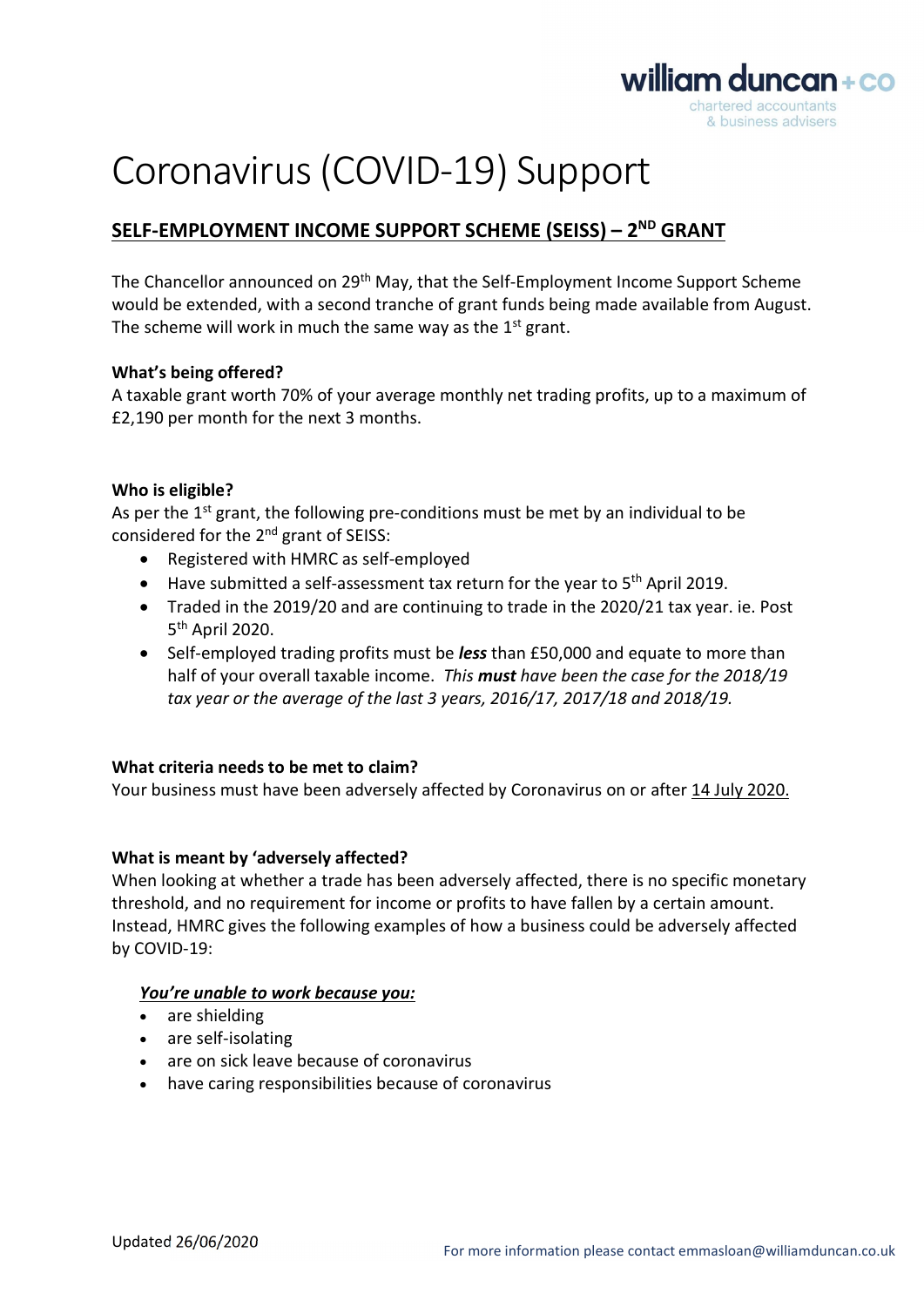# william duncan+co chartered accountants & business advisers

#### You've had to scale down or temporarily stop trading because:

- your supply chain has been interrupted
- you have fewer or no customers or clients
- your staff are unable to come in to work

#### Your costs have increased to counter Coronavirus, for example:

- additional cleaning costs
- installation of signage and screens or costs incurred to enable the business to comply with physical distancing requirements
- provision of protective equipment to staff

#### Might I be eligible for 1<sup>st</sup> Grant but not the 2<sup>nd</sup> Grant?

Yes, if your business was previously adversely affected, but is now fully trading again as normal by 14 July 2020, then you will only be entitled to claim under the first round of the scheme and not eligible to claim the  $2<sup>nd</sup>$  grant.

### Might I be eligible for 2<sup>nd</sup> Grant but not the 1st Grant?

Yes, the 2<sup>nd</sup> grant covers the period on or after the 14 July 2020, so it is possible for an individual or business to have traded normally throughout and not have been adversely affected so as to need to make the  $1^{st}$  grant claim, but a change in circumstances post  $14^{th}$ July means they are now affected. ie. staff or owners unable to work because of either contracting the virus or having to self-isolate, supply chain affected by an outbreak, etc.

#### When is grant payable?

This is expected to be around early August.

#### Is the grant receipt taxable income?

Yes. The grant income is subject to Income Tax and self-employed National Insurance and should be declared on your 2020/21 self-assessment tax return.

#### How to claim?

There is no set date yet for claiming and the process has yet to be confirmed. However, this will likely follow the same process as the SEISS  $1<sup>st</sup>$  grant claim and applications will be made online, through an individual's Government Gateway account. HMRC will contact all eligible individuals via letter, email or an SMS text with a link to their eligibility checker from which you will then be given a date to apply. There is no need to contact them.